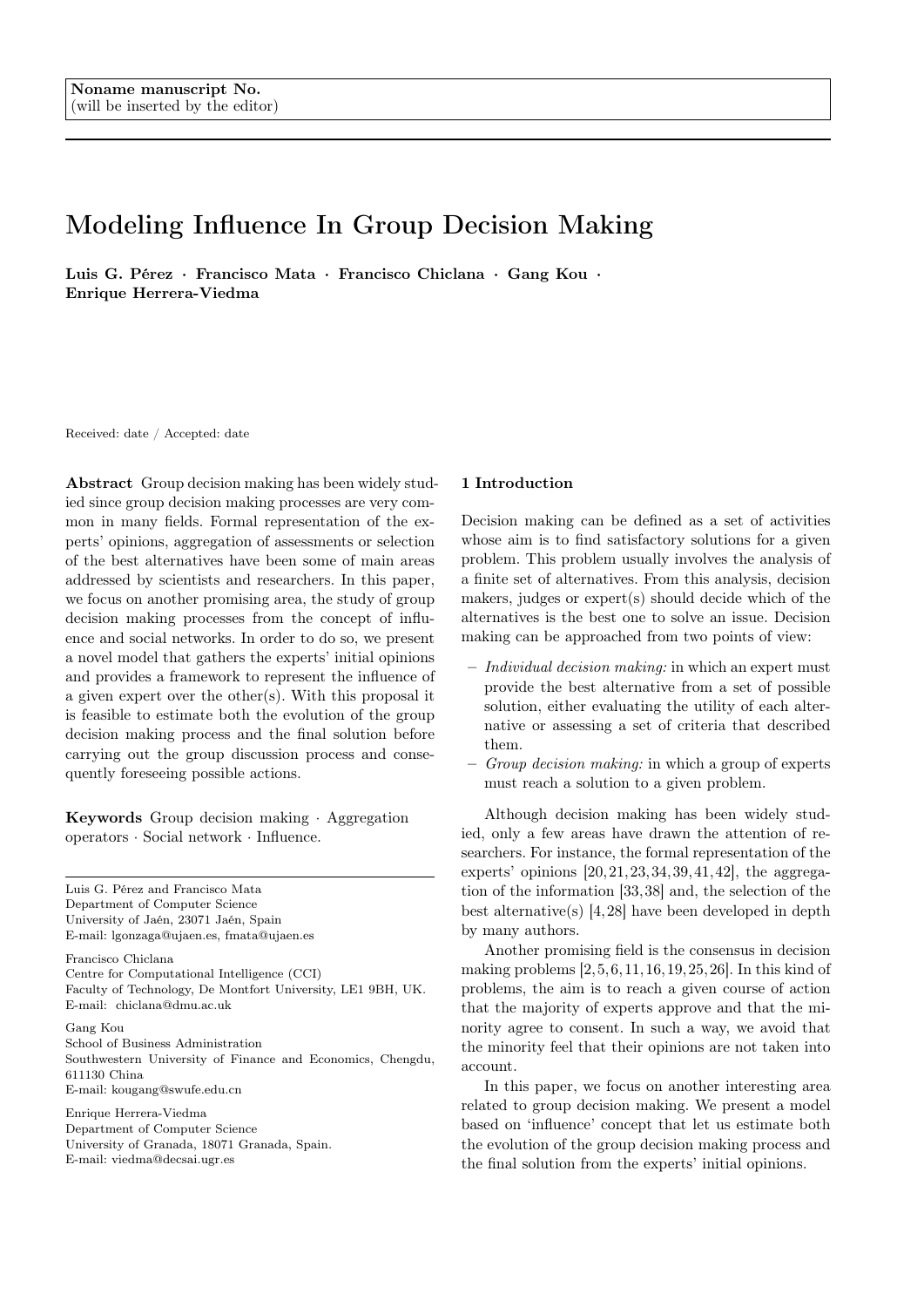The utility of this field is propitious since on the one hand, we can predict beforehand the final decision of a given problem and, on the other hand, this model will let us know how the opinion of one expert affects their partners' opinions throughout the process.

Few papers have dealt with the modeling of influences between people through discussion and exchanges of opinions [14,15] and our aim is to apply these studies to group decision making processes.

A Group Decision Making (GDM) process usually entails an activity in which experts interact with each other in order to reach a final solution. These interactions consist of an exchange of opinions and information. Because of these interactions, experts with a wider background, experience and knowledge will be recognized and empowered with a higher status. It is very interesting to notice that this status reflects the influence of a given expert over the other(s), and therefore, if we know the experts' initial opinions, if we find a suitable representation for the influence among experts and if we gather this information, we may be able to predict both the evolution of the experts' opinions and their final decisions. In order to represent this influence network we propose the use of so-called social network analysis.

Social network analysis [37,43] studies relationships among social entities or actors as well as patterns and implications of these relationships. These relationships may be of many sorts: economic, political, interactional, affective, etc. Social network analysis is based on the idea that actors and their actions are interdependent and the network structural environment provides opportunities for or constraints on individual actions.

Using social network analysis in GDM problems can produce important benefits since it allows us to model and study the relationship between experts, and therefore, infer or estimate the influence among themselves. The aim of this paper is to model this situation.

The structure of this paper is the following: First of all, in section 2 we review some preliminaries, then the model is presented in section 3. Finally, section 4 shows an example and the conclusions are pointed out in section 5.

## 2 Preliminaries

In this section, we sum up some aspects needed to understand our proposal such as group decision making, consistency and social influence networks theory.

# 2.1 Group Decision Making

In Group Decision Making problems (GDM), a group of experts must decide which alternative(s) is the best one to deal with an issue. For this reason, each one of them provides an assessment of every possible alternative. To represent these judgements, some structures are proposed. The most common ones are:

- A preference ordering of alternatives [38]: in this case, experts provide their preferences on a set of alternatives as an ordered vector of alternatives, from the best one to the worst one.
- Utility vectors  $[23, 41]$ : with this representation experts provide their preferences as a set of utility values for each alternative. The greater the value is, the more preferred the alternative is.
- Preference relations  $[18, 20, 21, 39]$ : based on the idea of pairwise comparisons, experts' preferences are described by means of preference relations in which each value represents the preference of one alternative over the other.

Once experts have provided their opinion, we must accomplish the selection of the best alternatives. This process usually involves two phases [1,32,35,44]:

- $An aggregation phase: in this step, experts' opinions$ are aggregated to obtain a global opinion.
- A selection phase: in this phase the best alternative(s) is chosen and presented as the decision making solution.

One of the most used preference structure in GDM is the preference relation. In preference relations, we find two kind of interpretation regarding preference assessments, it can be additive reciprocal and multiplicative reciprocal. In this contribution, we have applied the additive preference relation and its definition is the following one:

Definition 1 [3,9,30]: An additive reciprocal fuzzy preference relation R on a finite set of alternatives X is a fuzzy relation in  $X \times X$  with membership function  $\mu_R: X \times X \to [0,1], \mu_R(x_i, x_j) = r_{ij}$ , verifying

$$
r_{ij} + r_{ji} = 1 \,\forall i, j \in \{1, ..., n\}.
$$

When cardinality of  $X$  is small, the reciprocal fuzzy preference relation may be conveniently denoted by the matrix  $R = (r_{ij})$  and the following interpretation is also usually assumed:

- $r_{ij} = 1$  indicates the maximum degree of preference for  $x_i$  over  $x_j$ .
- $r_{ij} \in [0.5, 1]$  indicates a definite preference for  $x_i$ over  $x_i$ .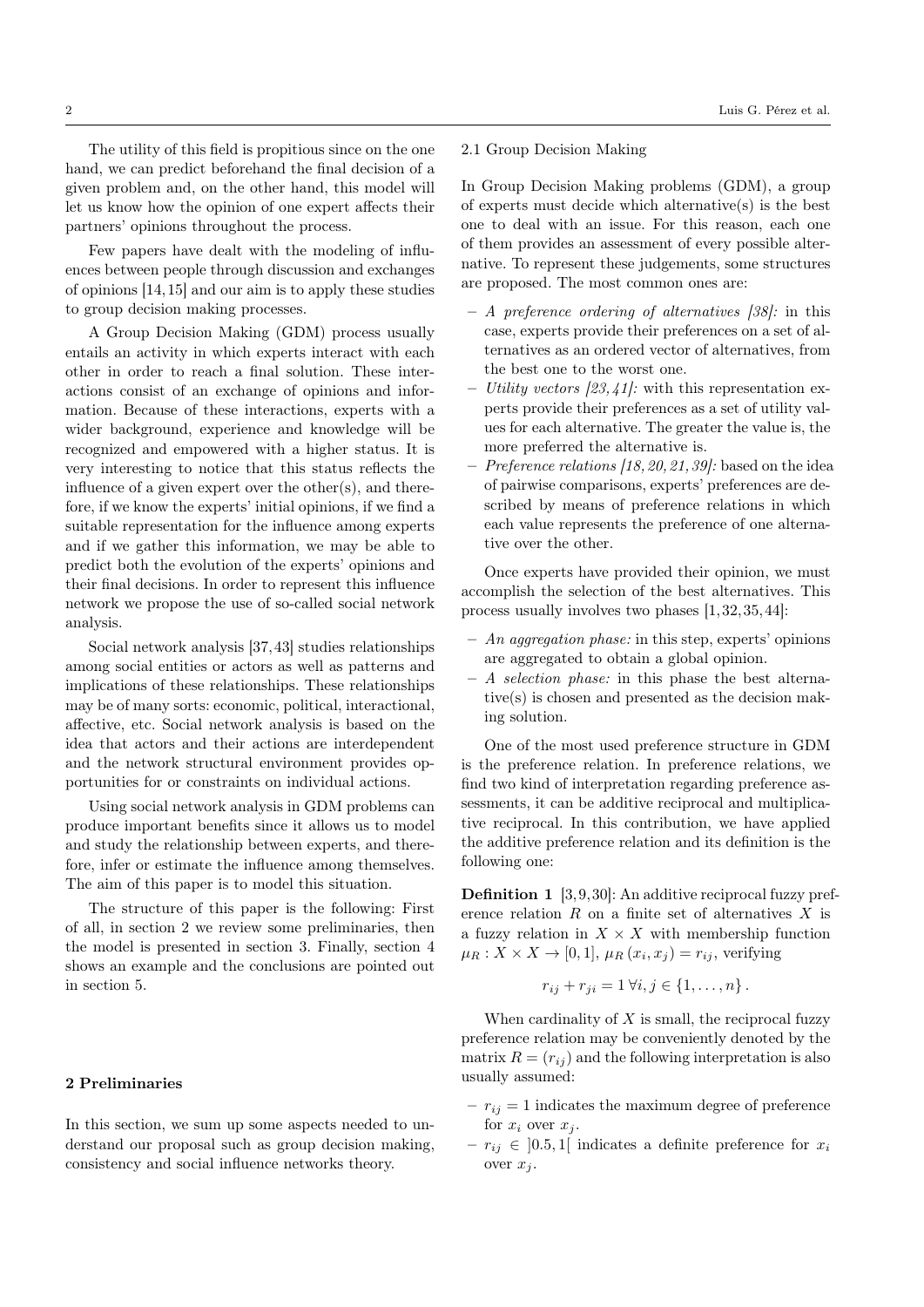- $r_{ij} = 0.5$  indicates indifference between  $x_i$  and  $x_j$ .
- $-r_{ij} \in [0, 0.5]$  indicates a definite preference for  $x_j$ over  $x_i$ .

Another important aspect related to GDM is opinion aggregation in order to compute a global opinion over a set of alternatives. Many operators have been proposed to carry out this computation highlighting the family of OWA operators.

In this section, the OWA[46], IOWA[49] and I-IOWA operators are introduced [10].

**Definition 2** An OWA operator of dimension  $n$  is a mapping  $\phi: \mathbb{R}^n \to \mathbb{R}$ , which has an associated set of weights  $W = (w_1, \dots, w_n)^T$  to it, such that  $w_i \in [0, 1]$ ,  $\sum_{n=1}^{\infty}$  $\sum_{i=1} w_i = 1,$ 

$$
\phi(a) = \phi(p_1, \cdots, p_n) = \sum_{i=1}^n w_i p_{\sigma(i)} \tag{1}
$$

and  $\sigma: \{1, \dots, n\} \longrightarrow \{1, \dots, n\}$  is a permutation function such that  $p_{\sigma(i)} \geq p_{\sigma(i+1)}, \ \forall i = 1, \cdots, n-1.$ 

In order to obtain the associated weighting vector, we use the method proposed by Yager [45,46] to give semantic or meaning to weights by means of quantifier guided aggregations. To implement the concept of fuzzy majority in the aggregation phase, we use a fuzzy linguistic quantifier [51], which indicates the proportion of satisfied criteria "necessary for good solution" [47] (see the appendix A for further details). In case of a regular increasing monotone (RIM) quantifier Q, the weights are computed using the expression [46]:

$$
w_i = Q\left(\frac{i}{n}\right) - Q\left(\frac{i-1}{n}\right), i = 1, \dots, n.
$$

Mitchell and Estrakh in [27] described a modified OWA operator in which the input arguments are not re-arranged according to their values but rather using a function of the arguments. Inspired by this work, Yager and Filev introduced in [49] a more general type of OWA operator, which they named the Induced OWA (IOWA) operator:

**Definition 3** : An IOWA operator of dimension  $n$  is a mapping  $\Phi_W : (\mathbb{R} \times \mathbb{R})^n \longrightarrow \mathbb{R}$ , which has an associated set of weights  $W = (w_1, \dots, w_n)$  to it, so that  $w_i \in$  $[0, 1], \sum_{n=1}^{\infty}$  $\sum_{i=1} w_i = 1,$ 

$$
\Phi_W(\langle u_1,p_1\rangle,\ldots,\langle u_n,p_n\rangle)=\sum_{i=1}^n w_i p_{\sigma(i)},
$$

and  $\sigma: \{1, \ldots, n\} \longrightarrow \{1, \ldots, n\}$  is a permutation function such that  $u_{\sigma(i)} \geq u_{\sigma(i+1)}, \ \forall i = 1, \ldots, n-1.$ 

In the above definition the reordering of the set of values to aggregate,  $\{p_1, \ldots, p_n\}$ , is induced by the reordering of the set of values  $\{u_1, \ldots, u_n\}$  associated to them, which is based upon their magnitude. Yager and Filev called the vector of values  $(u_1, \ldots, u_n)$ , the order inducing vector and  $\{p_1, \ldots, p_n\}$ , the values of the argument variable [49,50,48]. Thus, the main difference between the OWA operator and the IOWA operator is the reordering step of the argument variable. In the case of OWA operator this reordering is based upon the magnitude of the values to be aggregated, while in the case of IOWA operator an order inducing vector is used as the criterion to induce that reordering.

In many cases, each expert  $e_k \in E$  is assigned an *importance degree*  $u_k$  to him/her, which without loss of generality can be assumed to belong to the unit interval, i.e.  $u_i \in [0, 1]$   $\forall i$ , and that there is some i such that  $u_i = 1$ . This can always be assured by taking the normalised importance degrees that result when dividing them by the maximum importance degree. Thus, importance degree can be interpreted as a fuzzy set membership function,  $\mu_I: E \to [0, 1]$ , in such a way that  $\mu_I(e_k) = u_k \in [0,1]$  denotes the importance degree of the opinion provided by the expert  $e_k$ . In the area of quantifier guided aggregations, Yager in [47] presents a procedure to evaluate the overall satisfaction of Q important criteria (experts) by an alternative  $x$ . In this procedure, once the satisfaction values to be aggregated have been ordered, the weighting vector associated to an OWA operator using a linguistic quantifier Q is calculated following the expression

$$
w_k = Q\left(\frac{S(k)}{S(n)}\right) - Q\left(\frac{S(k-1)}{S(n)}\right)
$$
 (2)

being  $S(k) = \sum_{l=1}^{k} u_{\sigma(l)}$ , and  $\sigma$  the permutation used to produce the ordering of the values to be aggregated. This approach for the inclusion of importance degrees associates a zero weight to those experts with zero importance degree. This procedure was extended by Yager to the case of induced aggregation [48] and later by Chiclana et al. [10] to introduce the Importance IOWA (I-IOWA) operator. In this case, each component in the aggregation consist of a tuple  $(u_k, p_k)$  where  $p_k$  is the argument value to aggregate and  $u_k$  is the importance weight value associated to  $p_k$  and also the order inducing value. This is summarised in the following definition:

**Definition 4** Let  $E = \{e_1, \ldots, e_m\}$  be a set of experts and  $U = (u_1, \ldots, u_m) \in [0, 1]^n$  the vector of their associated importance degrees. An I-IOWA operator of dimension  $n, \Phi_W^I$ , is an IOWA operator whose order inducing vector is the vector of importance degrees and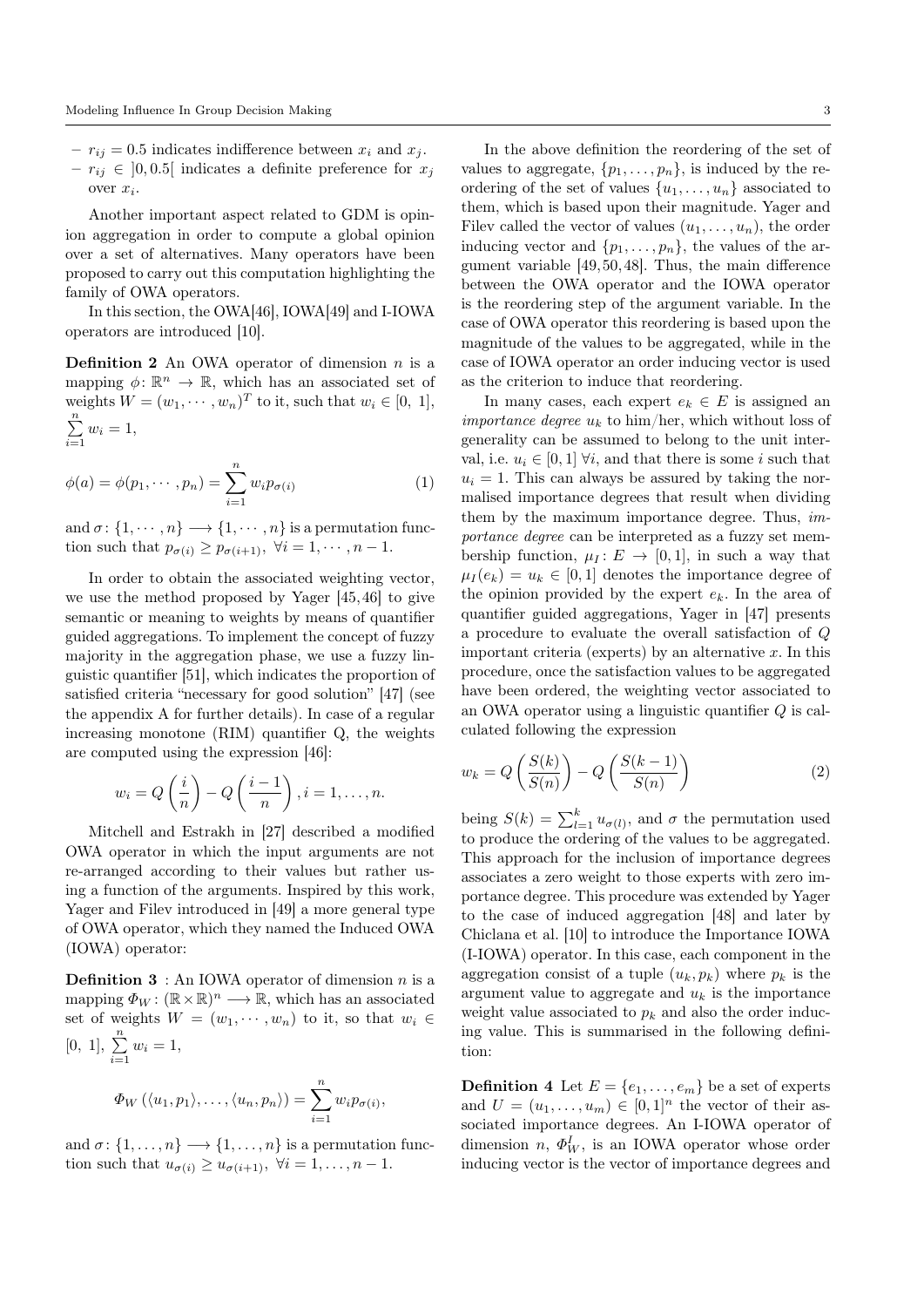following associated set of weights  $W = (w_1, \dots, w_n)$ :

$$
\Phi_W^I(\langle u_1,p_1\rangle,\ldots,\langle u_n,p_n\rangle)=\sum_{i=1}^n w_i p_{\sigma(i)},
$$

with

$$
w_k = Q\left(\frac{S(k)}{S(n)}\right) - Q\left(\frac{S(k-1)}{S(n)}\right),\tag{3}
$$

where  $S(k) = \sum_{l=1}^{k} u_{\sigma(l)}$ , and  $\sigma$  is the permutation such that  $u_{\sigma(i)} \geq u_{\sigma(i+1)}, \ \forall i = 1, \ldots, n-1.$ 

With the I-IOWA operator, we accomplish the selection phase. To do so, some authors [10] have proposed the use of a quantifier-guided choice degree of alternatives, a dominance degree. With this degree it is computed the best acceptable alternative for the majority  $(Q)$ .

Definition 5 : The quantifier-guided dominance degree,  $QGDD_i$ , quantifies the dominance that one alternative has over all the others and is defined as follows:

$$
QGDD_i = \phi_Q(p_{i1}^c, p_{i2}^c, \dots, p_{in}^c).
$$

So, for each alternative,  $x_i$ , we obtain a value that quantify the dominance that this alternative has over all the others in a fuzzy majority sense.

With this degree we can sort out the alternatives and choose the best one(s),

$$
X^{sol} = \left\{ x_i \mid x_i \in X, QGDD_i = \sup_j QGDD_j \right\}.
$$

An example of how to use these operators in GDM problems is shown in appendix B.

#### 2.2 Consistency on Preference Relations

Although preference relations are one of the most used preference structures, these also have some disadvantages. First of all, the way of providing preferences limits experts in their global perception of the alternatives and as a consequence, the provided preferences could be inconsistent.

In [8] the U-Consistency Method, useful to tackle the problem of incomplete information in reciprocal fuzzy preference relations, is presented. This method is based on the modeling of consistency of preferences via a self-dual almost continuous uninorm operator[7] and computes the missing pairwise preference values from the known ones with the aim of maintaining or maximising the expert's global consistency. This process is applied as well to complete preference relations as it is our case. With this process, we can assure that the values provided by the expert are compatible with the rest of information and, moreover, we can replace those ones that are not compatible with the estimated values.

In order to deal with the inconsistency, we must understand that this representation assumes three fundamental and hierarchical levels of rationality:

- The first level of rationality requires indifference between any alternative  $x_i$  and itself.
- The second one requires that if an expert prefers  $x_i$ to  $x_i$ , that expert should not simultaneously prefer  $x_j$  to  $x_i$ . This asymmetry condition is viewed as an 'obvious' condition/criterion of consistency for preferences. This rationality condition is modeled by the property of reciprocity in the pairwise comparison between any two alternatives, which is seen by Saaty [36] as basic in making paired comparisons.
- Finally, the third one is associated with the transitivity in the pairwise comparison among any three alternatives.

A preference relation verifying the third level of rationality is usually called a consistency preference relation and any property that guarantees the transitivity of the preferences is called a consistency property. However, many properties or conditions have been suggested in the literature of fuzzy preference to model the third level of rationality. Among these properties we can cite: (restricted) max-min transitivity, restricted max-max transitivity, additive transitivity, multiplicative transitivity [7,12,40], and we have used Tanino's multiplicative transitivity [40].

Next, we review some definitions to understand how to improve the consistency of a relationship.

**Definition 6** [7]: Let  $U$  be a representable uninorm operator with strong negation  $N(x) = 1 - x$  and let  $R$  be an additive reciprocal fuzzy preference relation on a finite set of alternatives  $X, \mu_R : X \times X \to [0, 1],$ where  $\mu_R(x_i, x_j) = r_{ij}$  represents the preference degree of the alternative  $x_i$  over  $x_j$ , then the fuzzy preference relation  $R$  on a finite set of alternatives is consistent with respect to  $U$  ( $U$  – Consistent) if

$$
\forall i, j, k : (r_{ij}, r_{kj}) \notin \{ (0, 1), (1, 0) \} \Rightarrow r_{ij} = U(r_{ik}, r_{kj}).
$$

Tanino's multiplicative transitivity property [40] under reciprocity is the restriction to the region  $[0, 1] \times$  $[0, 1] \setminus \{(0, 1), (1, 0)\}\$  of the following well known andlike representable uninorm [22]

$$
U(x,y) = \begin{cases} 0, & (x,y) \in \{(0,1), (1,0)\} \\ \frac{xy}{xy + (1-x)(1-y)} & otherwise. \end{cases}
$$

In order to improve the quality of the information provided by the experts we use this transitivity. Given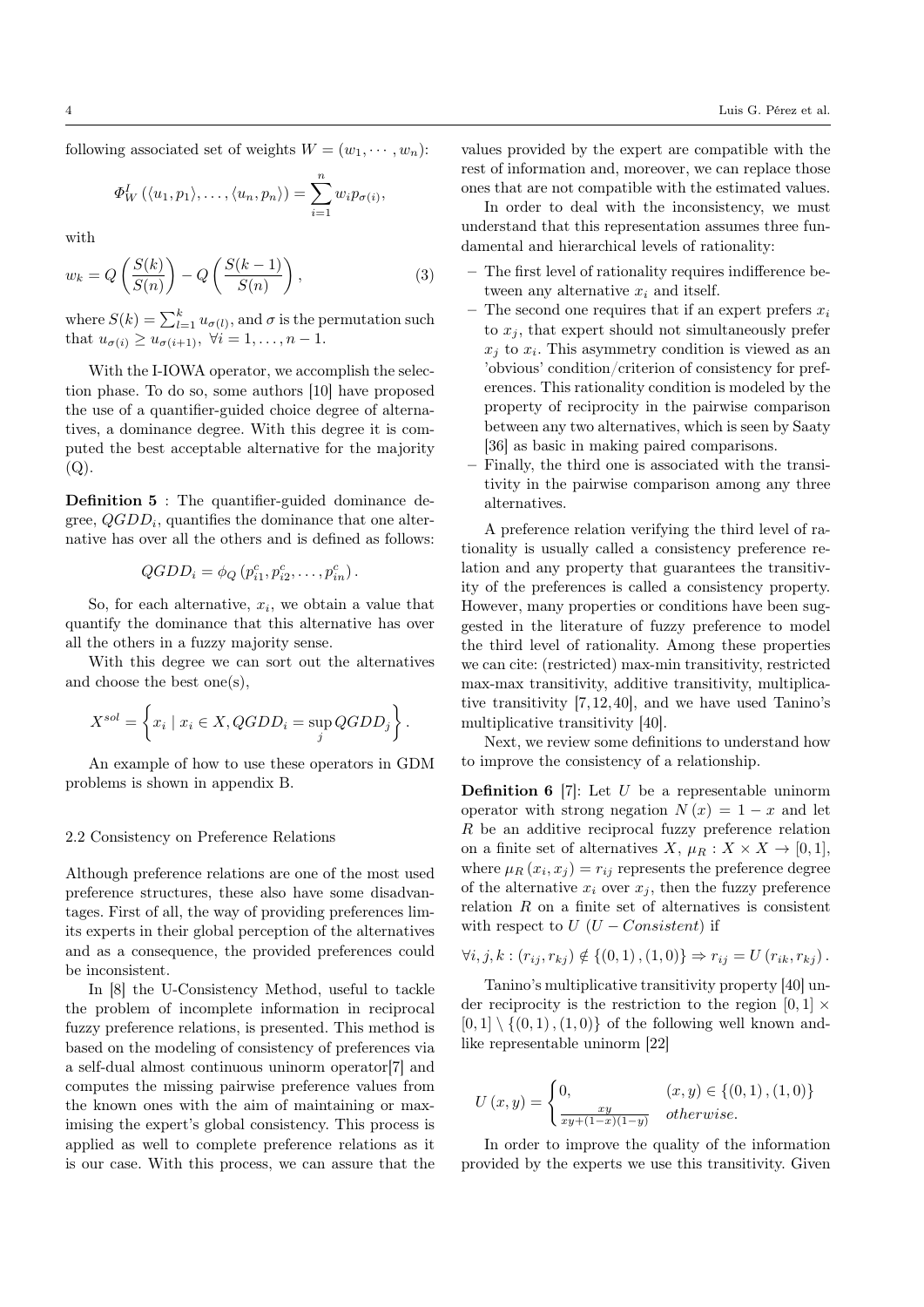a fuzzy preference relation  $R$  and  $U$  a representable uninorm (with  $N(X) = 1-x$ ), the preference value  $r_{ik}$  $(i \neq k)$  is partially U-estimated using an intermediate alternative  $x_j$  such that  $(r_{ij}, r_{jk}) \notin \{(0, 1), (1, 0)\}\$ as follows:

$$
ur_{ik}^j = U(r_{ij}, r_{jk}).
$$

The average of the partially U-estimated values obtained using all possible intermediate alternatives can be seen as the global consistency based estimated value

$$
ur_{ik} = \frac{\sum_{j \in R_{ik}^{01}} u r_{ik}^j}{\# R_{ij}^{01}},
$$

where  $R_{ik}^{01} = \{j \neq i, j | (r_{ij}, r_{jk}) \notin \{(0, 1), (1, 0)\}\}\.$ 

With this definition, we estimate the missing values of a relationship or as in our case to improve the consistency of given relationship.

In our model, it is also very important to measure the U-Consistency of a preference relation. A preference relation is completely U-Consistency if  $ur_{ik}$  agrees with  $r_{ik}$  ( $ur_{ik} = r_{ik}$ ). However, experts are not always fully consistent and because of this, it is possible to calculate the difference between the actual value  $r_{ik}$  and the the estimated one  $ur_{ik}$ :

$$
\varepsilon u r_{ik} = |u r_{ik} - r_{ik}|.
$$

From this formula, it is defined the U-Consistency level associated with a preference value  $r_{ik}$ , and then, the U-consistency level of the whole reciprocal fuzzy preference relation R.

**Definition 7** [8]: Given  $U$  a representable uninorm with  $N(x) = 1 - x$ , the U-consistency level associated with a preference value  $r_{ik}$  is defined as:

$$
UCL_{ik} = 1 - \varepsilon u r_{ik},
$$

**Definition 8** [8]: Given  $U$  a representable uninorm with  $N(x) = 1 - x$ , the U-consistency level of a fuzzy preference relation  $R$  measured in  $[0, 1]$  is given as follows:

$$
UCL_R = \frac{\sum_{i,j=1, i \neq k}^{n} UCL_{ik}}{n(n-1)}.
$$

## 2.3 Social Influence Networks Theory

Social Influence Network Theory began with French's formal theory of social power [13] and it has been developed by several authors [14,15,17]. The aim of this theory is to model the process of influence among actors belonging to the same social network. The following expression is a recursive definition of the influence process:

$$
y^{(t)} = AWy^{(t-1)} + (I - A)y^{(1)}
$$

for  $t = 2, 3, \ldots$ , where  $y^{(1)}$  is an  $N \times 1$  vector of actors' initial opinions on an issue,  $y^{(t)}$  is an  $N \times 1$  vector of actors' opinions a time t,  $W = [w_{ij}]$  is an  $N \times N$  matrix of interpersonal influences  $(0 \le w_{ij} \le 1, \sum_j^N w_{ij} = 1),$ and  $A = diag(a_{11}, a_{22}, \ldots, a_{NN})$  is an  $N \times N$  diagonal matrix of actors' susceptibilities to interpersonal influence on the issue  $(0 \le a_{ii} \le 1)$ .

This model is defined from the following assumptions [15]:

- 1. Cognitive Weighted Averaging: Actors are assumed to form their revised opinions through a weighted averaging of influences on them. This influence is not only exogenous because of the other actors' opinions, but also endogenous from their own initial opinion. The relative weight of the endogenous and exogenous influences for each actor is determined by  $A = [a_{ii}]$ , the coefficients of susceptibility to social influence.
- 2. Fixed Social Structure: The social structure of the group of actors, the network, is represented by the matrix  $W$ , is assumed to be fixed during the entire process of opinion formation.
- 3. Determinism: Given the direct influence matrix W and the group members' initial opinion  $y^{(1)}$ , the subsequent opinion changes in the group are completely determined.
- 4. Continuance: The process of opinion formation in the group continues until all changes of opinions that may occur have played themselves out.
- 5. Decomposability: The opinion formation process can be divided into time periods, defined by the times  $t = 1, 2, 3, \ldots$ , that may not be of the same length in real time.
- 6. Simultaneity: In each time period, simultaneous linear equations yield an accurate prediction of all the influence events that occur during that period.

If  $W$  is known, then  $A$  is computed as:

$$
a_{ii} = 1 - w_{ii}.
$$

Assuming the process reaches an equilibrium, then  $\lim_{t\to\infty} y^{(t)} = y^{(\infty)} = k < \infty$  and the original equation becomes:

$$
y^{(\infty)} = Vy^{(1)}
$$

where  $V$  describes the total interpersonal effects that transform initial opinions into final opinions. Then V is calculated by using the following formula:

$$
V = (I - AW)^{-1} (I - A).
$$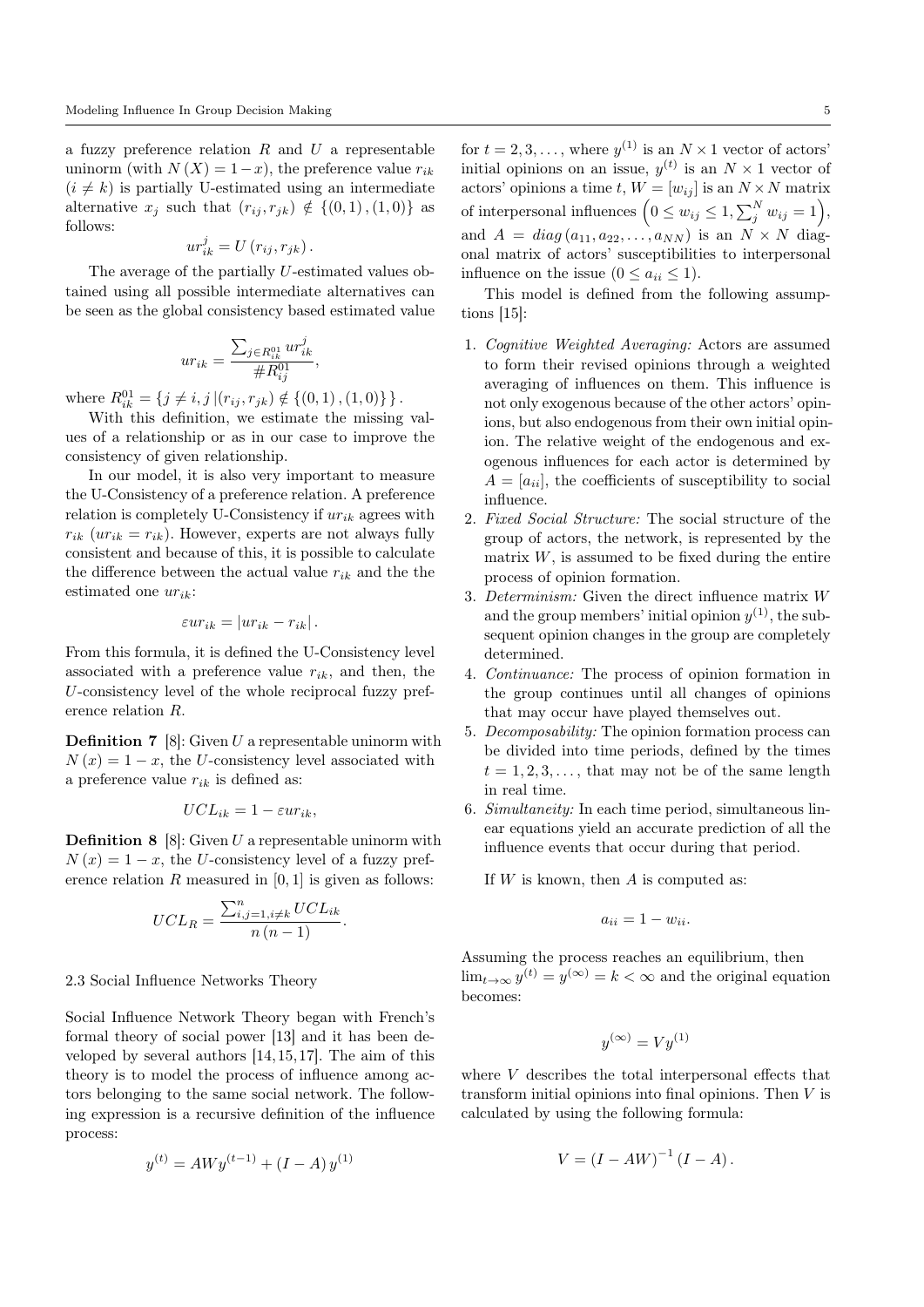# 3 Modeling Influence in Group Decision Making

In order to model an influence network in a GDM process, we propose to carry out the following phases:

- 1. Providing information: Experts' opinions are provided by means of reciprocal fuzzy preference relations. However, as we said beforehand, one of the disadvantages of this structure is that experts do not always provide consistent assessments. Thus, we need to improve the consistency of this information by means of a U-Consistency Based Method [8]. This method was originally presented to estimate missing pairwise preference values, however, this method is also used to improve the consistency of a given relationship. Finally, we transform the preference relation into utility vectors.
- 2. Modeling influence: In this phase we apply an influence model to estimate the evolution of the experts' opinions with regards to the other experts' opinions. Experts are supposed to discuss their opinion between them, depending on the influence between them, their opinions are modified. In order to model this, we use the model reviewed in section 2.3. In this model, the influence between experts is modeled by means of a social influence network. From this model, and with the experts' opinions, it is possible to infer the experts' final opinions.
- 3. Obtaining the solution: Once that final opinions have been calculated, the solution is computed. To do so, experts' utility vectors are aggregated by means of an I-IOWA operator. The I-IOWA is a weighted aggregation operator in which the information is aggregate based on the importance of the information sources. In our proposal, this importance is obtained by computing the consistency of the information that was initially provided by the experts. The more consistent it is, the more important the information is.

A representation of model's phases can be seen in Figure 1. In the following subsections we explain thoroughly these phases.

# 3.1 Providing the information

In this phase, a group of experts  $E = \{e_1, \ldots, e_m\}$ provide their opinions about a set of alternatives  $X =$  ${x_1, \ldots, x_n}$  by means of reciprocal preference relations. The use of these representation provides some advantages since they allow experts to focus exclusively on two alternatives at a time.



Fig. 1 Model's phases

Once we have the information, it is applied the consistency model reviewed in section 2.2 in order to improve the information provided by the experts.

Example 1 :

Let  $P_1$  be the opinion of the expert  $e_1$ :

$$
P_1 = \begin{pmatrix} 0.5 & 0.4 & 0.6 & 0.9 & 0.7 & 0.8 \\ 0.6 & 0.5 & 0.7 & 1 & 0.8 & 0.9 \\ 0.4 & 0.3 & 0.5 & 0.8 & 0.6 & 0.7 \\ 0.1 & 0 & 0.2 & 0.5 & 0.3 & 0.4 \\ 0.3 & 0.2 & 0.4 & 0.7 & 0.5 & 0.6 \\ 0.2 & 0.1 & 0.3 & 0.6 & 0.4 & 0.5 \end{pmatrix}
$$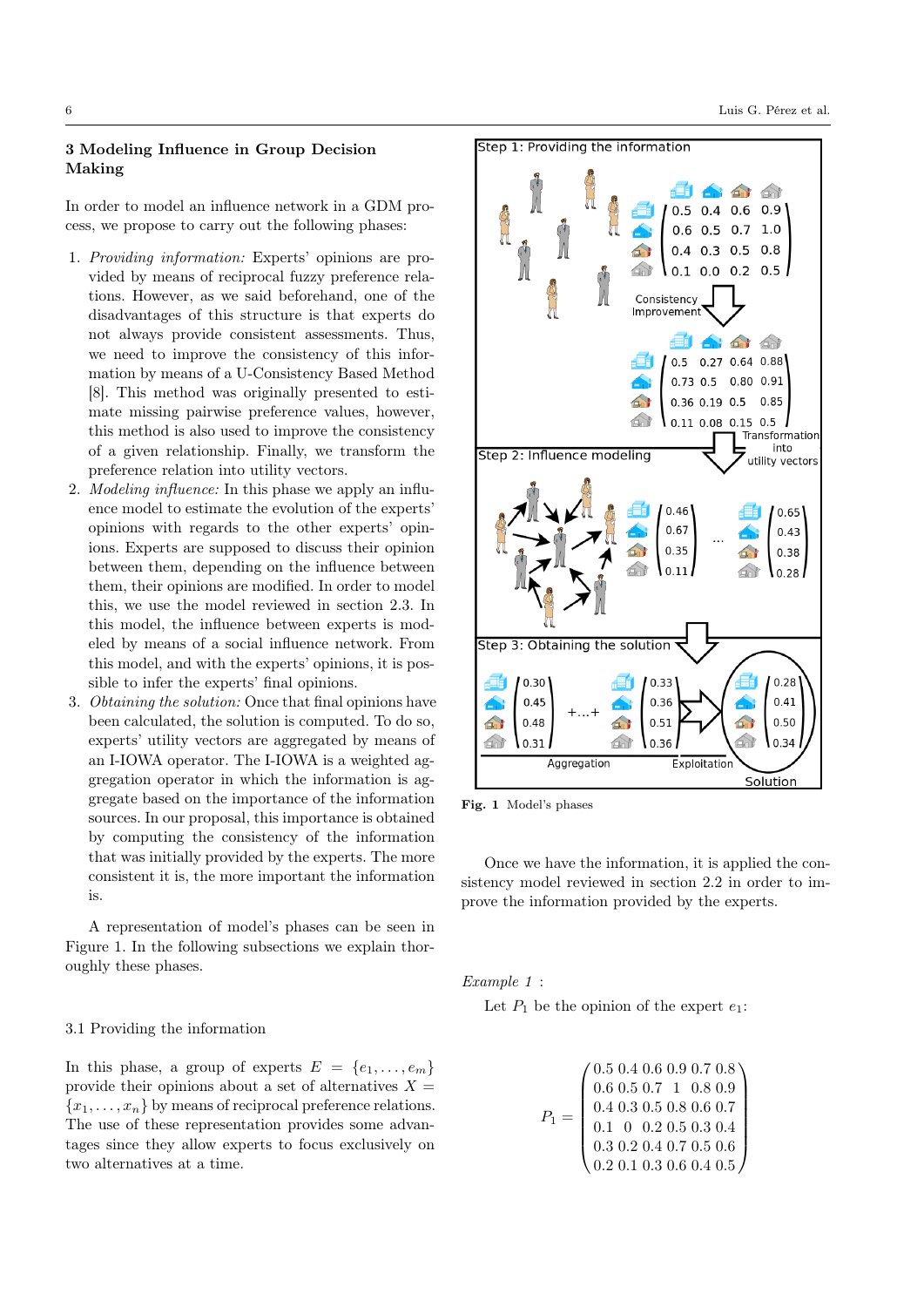then the preference relation obtained after applying the U-consistency method is:

$$
P'_1 = \left(\begin{array}{cccc} 0.5 & 0.27 & 0.64 & 0.89 & 0.74 & 0.82 \\ 0.73 & 0.5 & 0.8 & 0.92 & 0.85 & 0.89 \\ 0.36 & 0.2 & 0.5 & 0.85 & 0.62 & 0.74 \\ 0.11 & 0.083 & 0.15 & 0.5 & 0.2 & 0.27 \\ 0.26 & 0.15 & 0.38 & 0.8 & 0.5 & 0.64 \\ 0.18 & 0.11 & 0.26 & 0.73 & 0.36 & 0.5 \end{array}\right).
$$

Some of the obtained results are the following:

$$
ur_{12} = \frac{ur_{12}^3 + ur_{12}^4 + ur_{12}^5 + ur_{12}^6}{4} = \frac{1.08}{4} = 0.27.
$$
  

$$
ur_{13} = \frac{ur_{13}^2 + ur_{13}^4 + ur_{13}^5 + ur_{13}^6}{4} = \frac{2.56}{4} = 0.64.
$$
...

$$
ur_{65} = \frac{ur_{65}^1 + ur_{65}^2 + ur_{65}^3 + ur_{65}^4}{4} = \frac{1.44}{4} = 0.36.
$$

## 3.2 Modeling influence

Once experts' opinions have been transformed, we model the influence between experts. Experts are willing to discuss their decisions with each other. Because of these interactions, their opinions are influenced by other experts' opinions and they also influence the other ones. To apply the model summarized in section 2.3 we accomplish the following steps:

- 1. Transform the preference relationships into utility vectors.
- 2. Apply the influence model for each experts' opinion.

# 3.2.1 Transform the preference relations into utility vectors

In order to carry out the next step, information must be transformed into utility vectors firstly. To do so, we propose to use a quantifier-guided choice degree of alternatives, a dominance degree, to compute the best acceptable alternative for the majority  $(Q)$ . The quantifierguided dominance degree  $QGDD_i$  was reviewed in section 2.1.

At the end of this step we have  $m$  utility vectors, each one with the evaluation of the expert  $i$  of the  $n$ alternatives

$$
U_i = \begin{pmatrix} u_{i1} \\ \cdots \\ u_{in} \end{pmatrix}, i = 1, \ldots, m.
$$

# 3.2.2 Apply the influence model for each experts' opinion

In this step our aim is to model how the experts' opinions evolve by the interaction of each other. Experts may differ in some of the opinions and it is expected that they talk each other in order to clarify, defend and modify their views.

As have been seen in section 2.3 we need to know the experts' initial opinions and the matrix W. The influence model is applied on one alternative, however in group decision making, experts provide their opinions about a set of alternatives  $X = \{x_1, \ldots, x_n\}$ . Therefore we have to decompose it in  $n$  problems, each one for each alternative.

First of all, we need to compute the matrix  $V$  as we explained in section 2.3:

$$
V = (I - AW)^{-1} (I - A),
$$

and then, we apply the influence model for each alternative:

$$
y_{x_i}^{(\infty)} = V y_{x_i}^{(1)}, i = 1, \dots, n.
$$

We must realize the representation of the information used by the influence model is not the same as the representation used by the experts to provide their opinions. However, this information is easily transformed since  $y_{x_1}^{(1)}$  is the initial opinion of all the experts regarding the alternative  $x_1, y_{x_2}^{(1)}$  is the initial opinion of all the experts regarding the alternative  $x_2$  and so on. Therefore, after transforming this information, we obtain:

$$
y_{x_i}^{(1)} = \begin{pmatrix} u_{1i} \\ \cdots \\ u_{mi} \end{pmatrix}, i = 1, \ldots, n.
$$

Once we have applied the influence model, we obtain the experts' final opinions:

$$
y_{x_i}^{(\infty)} = \begin{pmatrix} y_{1i}^{(\infty)} \\ \cdots \\ y_{mi}^{(\infty)} \end{pmatrix}, i = 1, \dots, n,
$$

and we easily use this information to obtain the final vectors  $U_1^{(\infty)}, \dots, U_m^{(\infty)}$ :

$$
U_i^{(\infty)} = \begin{pmatrix} y_{i1}^{(\infty)} \\ \cdots \\ y_{in}^{(\infty)} \end{pmatrix}, i = 1, \dots, m,
$$

All these operations are described in depth in the following example.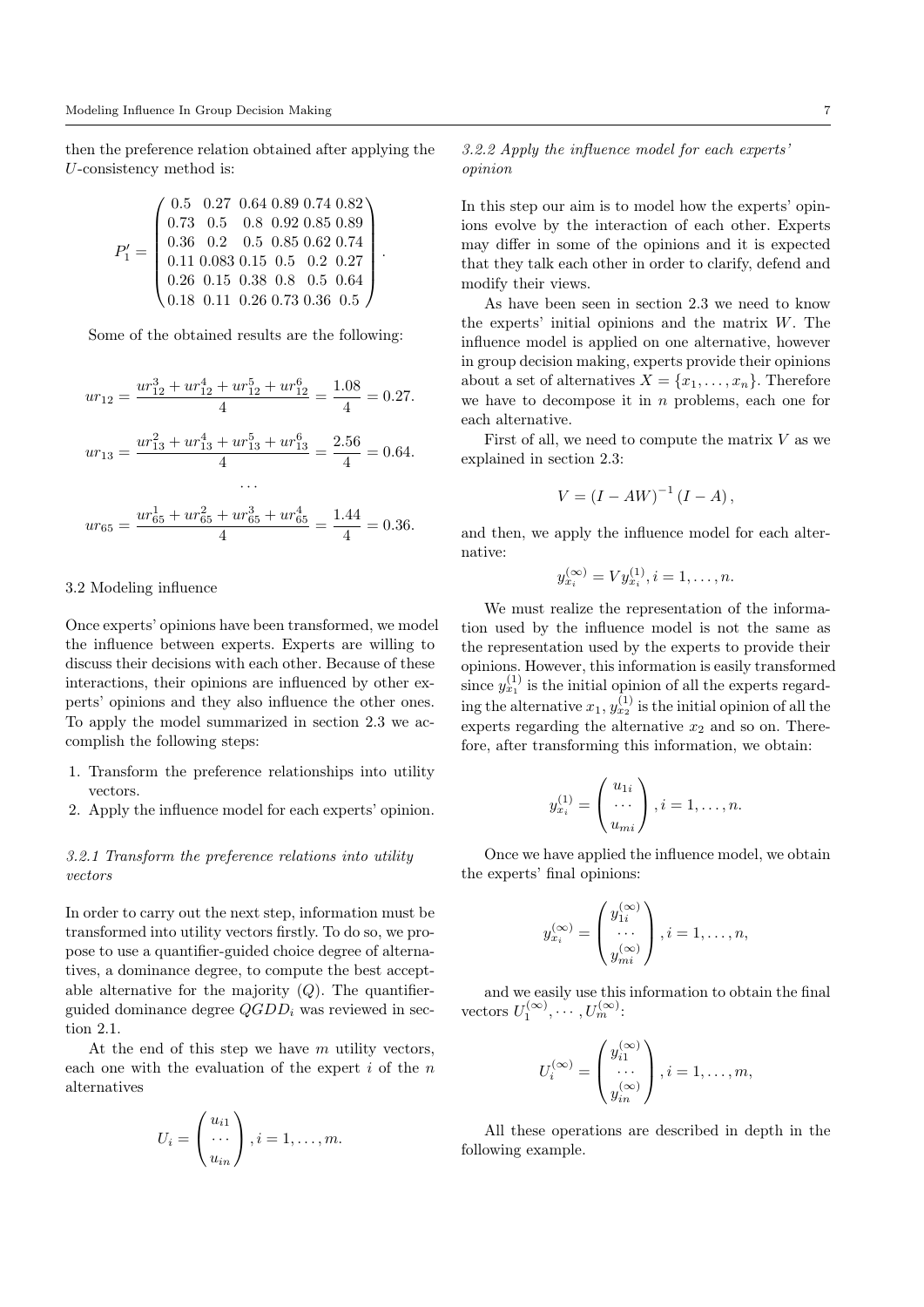*Example 2* : Let  $E = \{e_1, e_2, e_3\}$  be the group of experts and let  $X = \{x_1, x_2, x_3\}$  be the group of alternatives. Experts express their assessment by means of preference relations which have been transformed into utility vectors:

$$
U_1 = \begin{pmatrix} 0.3 \\ 0.4 \\ 0.1 \end{pmatrix}, \cdots, U_2 = \begin{pmatrix} 0.1 \\ 0.2 \\ 0.4 \end{pmatrix}, \cdots, U_3 = \begin{pmatrix} 0.6 \\ 0.2 \\ 0.3 \end{pmatrix}.
$$

In order to apply the influence model, the model is applied to each alternative. In this example, we work with alternative  $x_1$ . First of all, it is obtained  $y_{x_1}^{(1)}$  from the information provided by the experts:

$$
y_{x_1}^{(1)} = \begin{pmatrix} 0.3\\0.1\\0.6 \end{pmatrix}
$$

where 1 is the initial period and 0.3, 0.1, and 0.6 are the  $e_1$ 's initial assessment,  $e_2$ 's initial assessment, and  $e_3$ 's initial assessment about alternative  $x_1$  respectively.

Next we define the matrix that represents the interpersonal influence of the group of experts (see Figure 2):

$$
W = \begin{pmatrix} 0.2 & 0.2 & 0.6 \\ 0.3 & 0.3 & 0.4 \\ 0 & 0.2 & 0.8 \end{pmatrix}.
$$

The main diagonal of the matrix  $W$ , that is,  $w_{ii}$ , represents the experts' susceptibility to interpersonal influence. For instance, if an expert has  $w_{ii} = 1$  that means that this person is not subjected to any interpersonal influence. For example,  $w_{12} = 0.2$  indicates the direct relative influence of the expert 2 on expert 1 is 0.2.



Fig. 2 Graph representation of matrix W

Now we apply the model. First of all, we calculate V and we obtain:

$$
V = \begin{pmatrix} 0.25 & 0.09 & 0.66 \\ 0.07 & 0.41 & 0.52 \\ 0.00 & 0.02 & 0.98 \end{pmatrix}.
$$

Matrix  $V$  represents the network influence on every experts. It is very important to realize that V and W are two different matrices and represent different aspect

of interpersonal influence among experts. W represents the distribution of the direct relative interpersonal influence among experts. However,  $V$ , takes into account all the flows of interpersonal influence, both direct and indirect. For instance,  $v_{12} = 0.09$  and that indicates that the 9 percent of experts 1's final opinion is determined by experts 2.

Now, if we apply the influence model:

$$
y_{x_1}^{(\infty)} = V y_{x_1}^{(1)}
$$

and we obtain the following solution for the alternative  $x_1$ :

$$
y_{x_1}^{(\infty)} = \begin{pmatrix} 0.48 \\ 0.37 \\ 0.59 \end{pmatrix}.
$$



**Fig. 3** Evolution of the alternative  $x_1$ 

Looking the Figure 3 we can study the evolution of alternative  $x_1$ . So, the expert  $e_1$  starts with an assessment of 0.3 about the alternative  $x_1$ , experts  $e_2$  starts with 0.1, and  $e_3$  with 0.6. The final experts' opinions are 0.48, 0.37, and 0.59 respectively. As can be seen, the most influential expert is  $e_3$  whose opinion scarcely changes, and on the other hand, experts  $e_1$  and  $e_2$  are greatly affect by the opinion of  $e_3$  that is the reason why their opinion change largely from 0.3 and 0.1 to 0.48 and 0.37 respectively.

## 3.3 Obtaining the solution

The aim of this final phase is to obtain the solution of the GDM problem, i.e., a global utility vector that provides us with an ordering vector of alternatives from the best one to the worst one.

To obtain the solution, the utility vectors obtained in the previous phase are aggregated by means of an I-IOWA operator. This operator requires a vector of importance degrees. In this model, it seems logical to use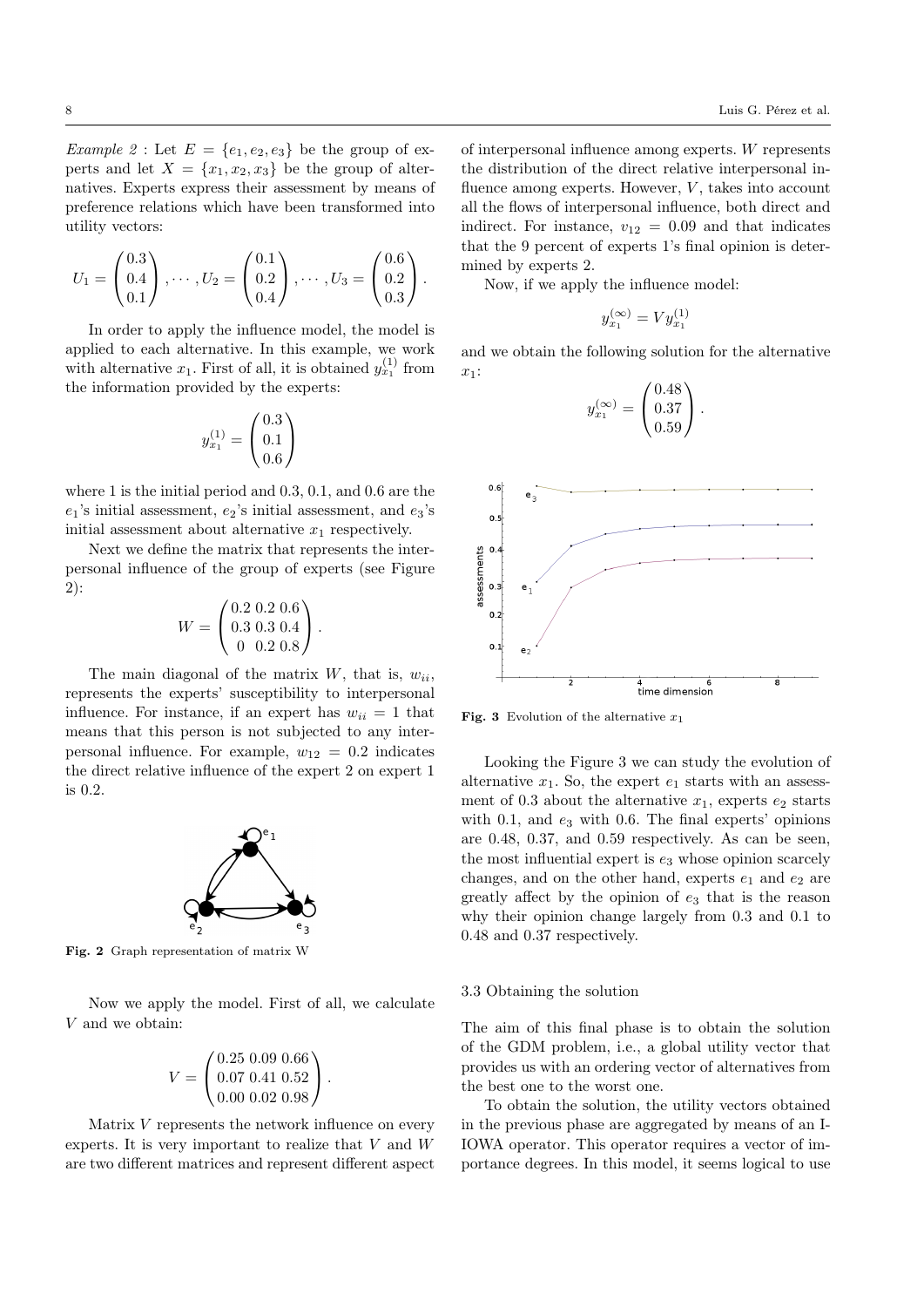the experts' consistency degree as the order inducing values. We assume that experts who show more consistency in their assessment are supposed to be more reliable, and therefore they should have a greater weight in the aggregation.

In order to compute the experts' consistency degree, vector  $W_c$ , we use the  $U$  – consistency level for each experts' preference relation by using the formula reviewed in section 2.2:

$$
W_c = (UCL_{P_1}, \cdots, UCL_{P_m})
$$

Where  $UCL_{P_i}$  is the  $U-consistency$  level of the preference relation  $P_i$  that has been provided by the expert  $e_i$ .

Once we have calculated this vector, we obtain the final solution,  $U_s$ , as follows:

$$
U_s = \Phi_W^I \left( U_1^{(\infty)}, \cdots, U_m^{(\infty)} \right) = \begin{pmatrix} u_s^1 \\ \cdots \\ u_s^n \end{pmatrix},
$$

where the best alternative has the greater value, and worst one, the smaller one.

# 4 Example of Application of the Influence Model in Group Decision Making

Let  $E = \{e_1, e_2, e_3, e_4, e_5, e_6, e_7 \ldots \}$  be a set of eight experts and six alternatives  $X = \{x_1, x_2, x_3, x_4, x_5, x_6\}.$ To show the model, we carry the following phases.

## Phase 1: Providing the information

There are eight experts:  $E = \{e_1, e_2, e_3, e_4, e_5, e_6, e_7, e_8\}$ with their initial preference relations respective (see Table 1),

Now we check the consistency and improve the quality of the information provided (see Table 2)

## Phase 2: Modeling influence

Preference relations are transformed into utility vectors. To do so, the dominance degree is computed. We use the weighting vector  $W_{OWA} = (0.41, 0.17, 0.13, 0.11,$ 0.096, 0.087) calculated with the linguistic quantifier "most of" defined by  $Q(r) = r^{1/2}$ .

Finally, the utility vectors obtained from the preference relations are the followings:



Fig. 4 Matrix W of interpersonal influences

$$
U_1 = \begin{pmatrix} 0.74 \\ 0.84 \\ 0.66 \\ 0.31 \\ 0.58 \\ 0.49 \end{pmatrix} U_2 = \begin{pmatrix} 0.84 \\ 0.66 \\ 0.58 \\ 0.74 \\ 0.31 \\ 0.49 \end{pmatrix} U_3 = \begin{pmatrix} 0.61 \\ 0.48 \\ 0.86 \\ 0.81 \\ 0.7 \\ 0.77 \\ 0.27 \end{pmatrix} U_4 = \begin{pmatrix} 0.46 \\ 0.84 \\ 0.58 \\ 0.31 \\ 0.77 \\ 0.66 \end{pmatrix}
$$

$$
U_5 = \begin{pmatrix} 0.70 \\ 0.88 \\ 0.88 \\ 0.56 \\ 0.56 \\ 0.55 \\ 0.55 \\ 0.29 \end{pmatrix} U_6 = \begin{pmatrix} 0.45 \\ 0.73 \\ 0.69 \\ 0.57 \\ 0.45 \\ 0.45 \end{pmatrix} U_7 = \begin{pmatrix} 0.54 \\ 0.58 \\ 0.58 \\ 0.57 \\ 0.49 \end{pmatrix} U_8 = \begin{pmatrix} 0.76 \\ 0.58 \\ 0.56 \\ 0.42 \\ 0.40 \\ 0.47 \end{pmatrix}.
$$

Each expert is supposed to talk with each other. Among them, there exists an influence network that represents the degree in which one expert's opinions is influenced by the other ones. This influence network is represented by the matrix  $W$  and graphically described in Figure 4),

$$
W = \begin{pmatrix} 0.2 & 0.1 & 0.25 & 0 & 0 & 0.15 & 0.3 & 0 \\ 0.1 & 0 & 0.18 & 0.05 & 0.34 & 0.24 & 0 & 0.09 \\ 0 & 0 & 0.5 & 0.5 & 0 & 0 & 0 & 0 \\ 0 & 0.1 & 0.23 & 0.34 & 0.14 & 0.09 & 0.1 & 0 \\ 0.2 & 0.08 & 0 & 0.021 & 0.05 & 0 & 0.049 & 0.6 \\ 0 & 0 & 0 & 0 & 0 & 1 & 0 & 0 \\ 0.2 & 0.09 & 0.05 & 0.32 & 0.04 & 0 & 0 & 0.3 \\ 0 & 0.07 & 0.27 & 0 & 0.5 & 0.04 & 0 & 0.12 \end{pmatrix}
$$

.

After applying the influence model, the utility vectors obtained are the following: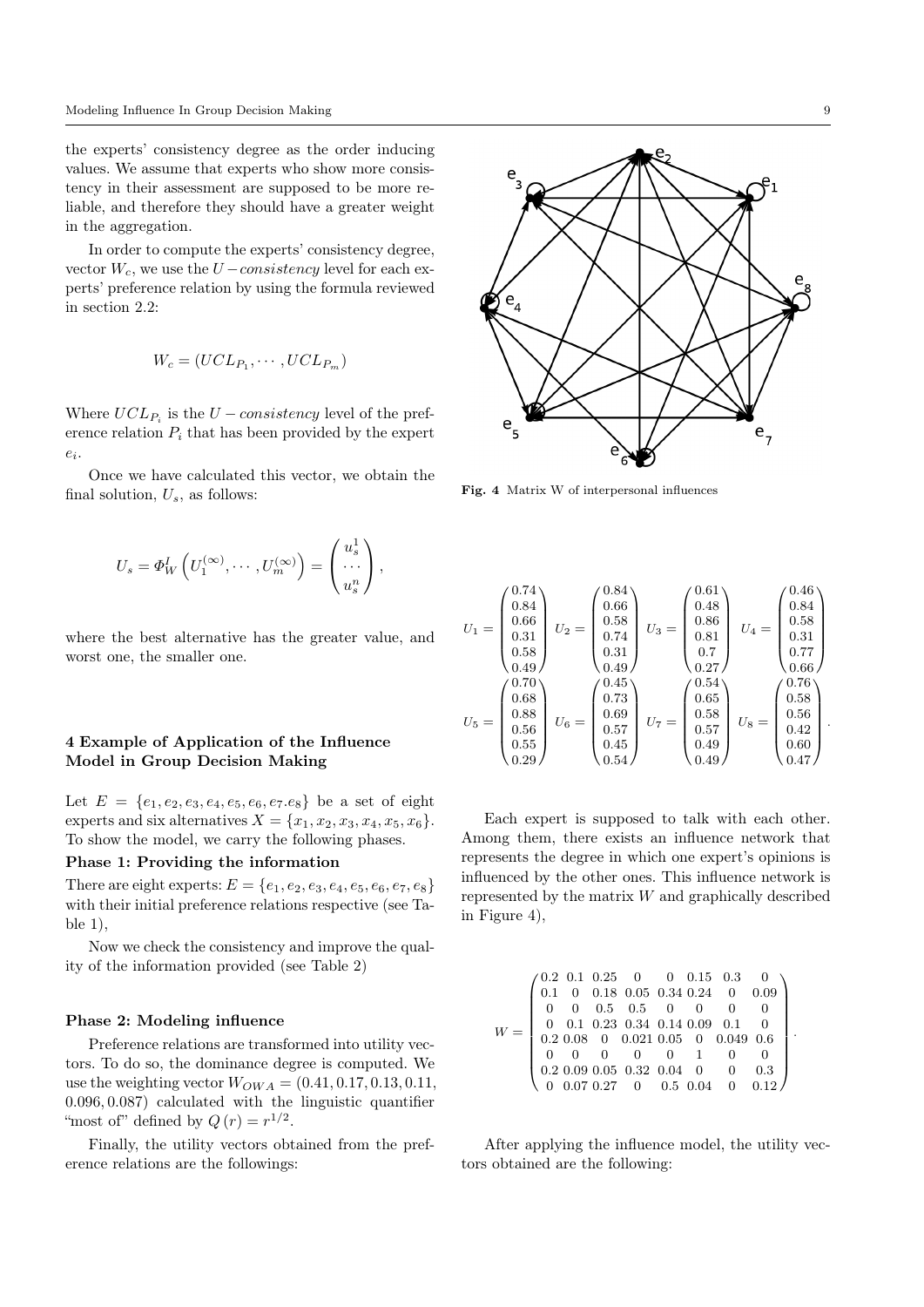$$
P_1 = \left(\begin{matrix} 0.50\ 0.40\ 0.50\ 0.70\ 0.10\ 0.30\ 0.50\ 0.70\ 0.50\ 0.60\ 0.40\ 0.50\ 0.50\ 0.50\ 0.50\ 0.50\ 0.50\ 0.50\ 0.50\ 0.50\ 0.50\ 0.50\ 0.50\ 0.50\ 0.50\ 0.50\ 0.50\ 0.50\ 0.50\ 0.50\ 0.50\ 0.50\ 0.50\ 0.50\ 0.50\ 0.50\ 0.50\ 0.50\ 0.50\ 0.50\ 0.50\ 0.50\ 0.50\ 0.50\ 0.50\ 0.50\ 0.50\ 0.50\ 0.50\ 0.50\ 0.50\ 0.50\ 0.50\ 0.50\ 0.50\ 0.50\ 0.50\ 0.50\ 0.50\ 0.50\ 0.50\ 0.50\ 0.50\ 0.50\ 0.50\ 0.50\ 0.50\ 0.50\ 0.50\ 0.50\ 0.50\ 0.50\ 0.50\ 0.50\ 0.50\ 0.50\ 0.50\ 0.50\ 0.50\ 0.50\ 0.50\ 0.50\ 0.50\ 0.50\ 0.50\ 0.50\ 0.50\ 0.50\ 0.50\ 0.50\ 0.50\ 0.50\ 0.50\ 0.50\ 0.50\ 0.50\ 0.50\ 0.50\ 0.50\ 0.50\ 0.50\ 0.50\ 0.50\ 0.50\ 0.50\ 0.50\ 0.50\ 0.50\ 0.50\ 0.50\ 0.50\ 0.50\ 0.50\ 0.50\ 0.50\ 0.50\ 0.50\ 0.50\ 0.50\ 0.50\ 0.50\ 0.50\ 0.50\ 0.50\ 0.5
$$

Table 2 Experts' opinions more consistent

$$
U_1' = \begin{pmatrix} 0.60 \\ 0.69 \\ 0.72 \\ 0.53 \\ 0.61 \\ 0.45 \end{pmatrix} \ U_2' = \begin{pmatrix} 0.56 \\ 0.65 \\ 0.73 \\ 0.58 \\ 0.60 \\ 0.45 \end{pmatrix} \ U_3' = \begin{pmatrix} 0.58 \\ 0.56 \\ 0.80 \\ 0.70 \\ 0.70 \\ 0.70 \end{pmatrix} \ U_4' = \begin{pmatrix} 0.52 \\ 0.72 \\ 0.67 \\ 0.48 \\ 0.69 \\ 0.57 \\ 0.62 \\ 0.62 \end{pmatrix}
$$

$$
U_5' = \begin{pmatrix} 0.60 \\ 0.64 \\ 0.73 \\ 0.57 \\ 0.57 \\ 0.64 \end{pmatrix} \ U_7' = \begin{pmatrix} 0.57 \\ 0.72 \\ 0.70 \\ 0.67 \\ 0.55 \\ 0.55 \\ 0.64 \end{pmatrix} \ U_8' = \begin{pmatrix} 0.61 \\ 0.62 \\ 0.52 \\ 0.58 \\ 0.63 \\ 0.64 \end{pmatrix}.
$$

# Phase 3: Exploitation

In the final phase we aggregate the utility vectors obtained in the previous step by means of an I-IOWA operator. In order to accomplish this phase, we need to compute vector  $W_c$ . This vector is computed from the experts' consistency degree and it is calculated as we explained in section 2.2:

$$
W_c=(0.94, 0.94, 0.99, 1, 0.86, 0.75, 0.76, 0.85).
$$

This vector is used as a weighting vector to compute the solution.

The global opinion obtained after the aggregation is:

$$
U_s = \begin{pmatrix} 0.53 \\ 0.68 \\ 0.71 \\ 0.57 \\ 0.57 \\ 0.48 \end{pmatrix}
$$

From this vector, the order of the alternatives, from the best one to worst one is:

$$
\{x_3, x_2, x_4, x_5, x_1, x_6\}.
$$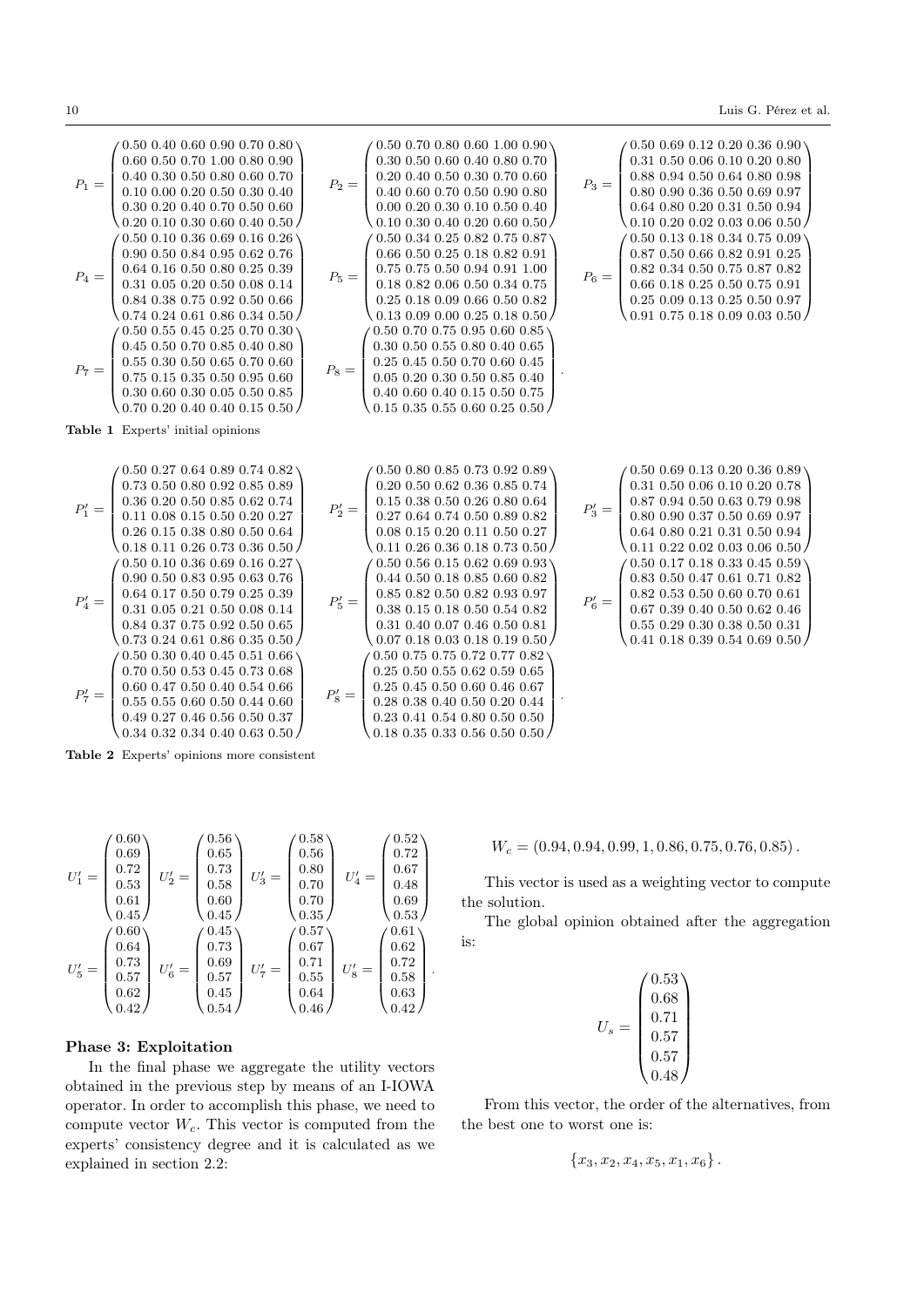## 5 Conclusion

In this proposal we have presented a novel approach to model the experts' interaction in a group decision making problem.

GDM classical models do not take into account the influence concept among experts to carry out the decision making. However, in real group decision making problems, the influence may play a key role to accomplish this task. For example, popular people in Social Networks are known to be able to stablish trends or styles.

The new model takes into account the relationship among experts to create a social network. This social network allows us to represent the experts' social influence network. Moreover, because of the use of this methodology, we can infer and study the evolution of the experts' opinions as well as predicting the solution of the group decision making problem. In the future, we will study a better representation for the experts' social network to make easier its use. Besides, considering that Social Networks have a very relevant role in many areas of the modern society, this proposal could be very useful to address real problems in which it is required to predict the final result of a group decision making problem from the people's initial opinions without carrying out the GDM process. On the other hand, we also want to study how modelling the influence in linguistic contexts [24,44] and in heterogeneous decision making frameworks [29,31].

Acknowledgements This research work has been supported with Feder funding by the research project of Education Ministery TIN2013-40658-P.

#### Compliance with Ethical Standards:

Funding: This study was funded by the research project of Education Ministery TIN2013-40658-P.

Conflict of Interest: Author Luis G. Pérez declares that he has no conflict of interest. Author Francisco Mata declares that he has no conflict of interest. Author Francisco Chiclana declares that he has no conflict of interest. Author Gang Kou declares that he has no conflict of interest. Author Enrique Herrera-Viedma declares that he has no conflict of interest.

Ethical approval: This article does not contain any studies with human participants or animals performed by any of the authors.

## Appendix

# A Fuzzy Quantifiers and Their Use To Model Fuzzy Majority

Fuzzy majority is a soft majority concept expressed by a fuzzy quantifier. This fuzzy quantifier is manipulated by means of a fuzzy logic-based calculus of linguistically quantified propositions. Hence, the use of fuzzy-majority-guided aggregation operators allows us to incorporate the concept of majority into the computation of the solution.

Quantifier are used to represent the amount of items satisfying a given predicate. Classic logic is restricted to two quantifiers, there exists and for all, however, human discourse is much richer and more diverse. In order to provide a more flexible knowledge representation tool, Zadeh introduced the concept of fuzzy quantifiers [51].

Zadeh suggested that the semantics of a fuzzy quantifier can be captured by using fuzzy subsets for its representation. Moreover, he differentiated between two types of fuzzy quantifiers: absolute and relative ones. In this model, we have focused on relative quantifiers, such as most, at least half, etc., since they can simbolize any quantifier of natural language. These quantifiers can be represented by fuzzy subsets of the unit interval [0, 1]. For any  $r \in [0, 1], Q(r)$  indicates the degree in which the proportion r is compatible with the meaning of the quantifier it represents. A relative quantifier  $Q : [0,1] \to [0,1]$  satisfies

 $Q(0) = 0$   $\exists n \in [0, 1]$  exab that  $Q(n)$  =

$$
Q(0) = 0 \exists r \in [0, 1]
$$
 such that  $Q(r) = 1$ 

In [47], Yager identified two categories of relative quantifiers: RIM quantifiers such as all, most, many, at least  $\alpha$ ; and regular decreasing monotone (RDM) quantifiers such as at most one, few, at most  $\alpha$ , being the former one, the category used in this proposal.

A RIM quantifier satisfies

$$
\forall a, b \text{ if } a > b \text{ then } Q(a) \ge Q(b).
$$

Yager in [47] considers the parameterized family of RIM quantifiers

$$
Q(r) = r^{\alpha}, \ \alpha \ge 0
$$

When this family of RIM quantifiers is used with OWA and IOWA operators,  $\alpha < 1$  in order to associate high weighting values with high consistent ones. In particular, in this paper, we use the RIM function  $Q(r) = r^{1/2}$ .

## B Example of Group Decision Making

Let  $E = \{e_1, e_2, e_3, e_4\}$  be the group of four experts and  $X =$  ${x_1, x_2, x_3, x_4}$  be the set of four alternatives. This group of experts, E, express their preferences about the set of alternatives, X, by means of fuzzy preference relations,  $\{P_1, P_2, P_3, P_4\}$ ,  $P_k = \left[p_{ij}^k\right], p_{ij}^k \in [0, 1],$  which are additive reciprocal.

Consider the following preferences over the set of alternatives  $X:$ 

$$
P_1 = \begin{pmatrix} 0.5 & 0.3 & 0.7 & 0.1 \\ 0.7 & 0.5 & 0.6 & 0.6 \\ 0.3 & 0.4 & 0.5 & 0.2 \\ 0.9 & 0.4 & 0.8 & 0.5 \end{pmatrix} P_2 = \begin{pmatrix} 0.5 & 0.4 & 0.6 & 0.2 \\ 0.6 & 0.5 & 0.7 & 0.4 \\ 0.4 & 0.3 & 0.5 & 0.1 \\ 0.8 & 0.6 & 0.9 & 0.5 \end{pmatrix}
$$

$$
P_3 = \begin{pmatrix} 0.5 & 0.5 & 0.7 & 0 \\ 0.5 & 0.5 & 0.8 & 0.4 \\ 0.3 & 0.2 & 0.5 & 0.2 \\ 1 & 0.6 & 0.8 & 0.5 \end{pmatrix} P_4 = \begin{pmatrix} 0.5 & 0.4 & 0.7 & 0.8 \\ 0.6 & 0.5 & 0.4 & 0.3 \\ 0.3 & 0.6 & 0.5 & 0.1 \\ 0.2 & 0.7 & 0.9 & 0.5 \end{pmatrix},
$$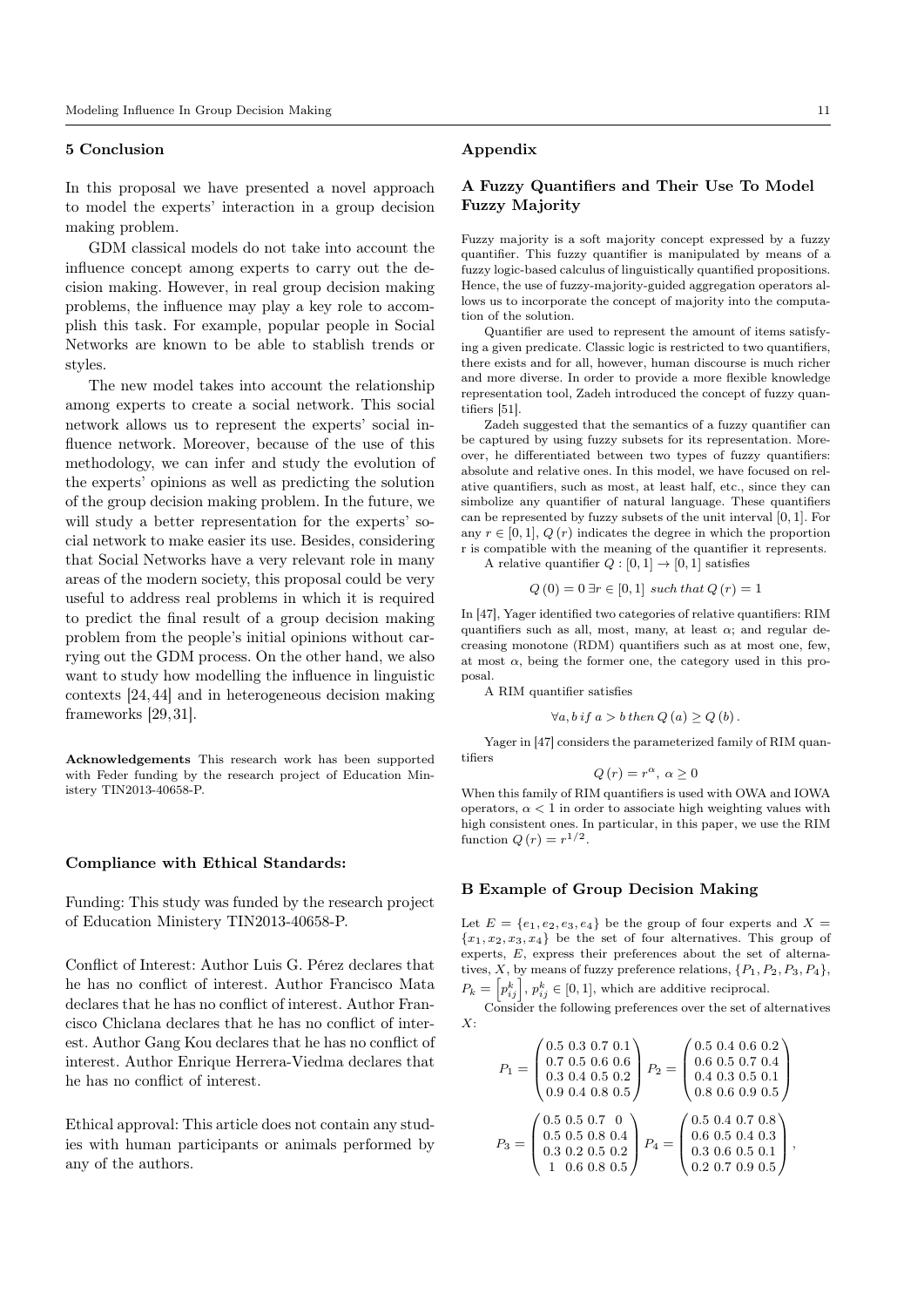and their respective expert's importance  $I = \{0.75, 1, 0.5, 0.25\}.$ 

We use the fuzzy linguistic quantifier 'most of' defined by  $Q(r) = r^{1/2}$  [47], with its corresponding weighting vector  $W =$  $(0.5, 0.21, 0.16, 0.13)$ . By using the I-IOWA operator, the following collective preference relation is computed:

$$
P_c = \left(\begin{array}{ccc} 0.5 & 0.4 & 0.65 & 0.23 \\ 0.6 & 0.5 & 0.65 & 0.43 \\ 0.35 & 0.35 & 0.5 & 0.14 \\ 0.77 & 0.57 & 0.86 & 0.5 \end{array}\right).
$$

Now, if we use the quantifier-guided dominance degree,  $QGDD_i$ with the weighting vector  $W_{QGDD} = (0.5, 0.21, 0.16, 0.13)$ , the following utility vector is obtained:

$$
U^c = \begin{pmatrix} 0.52 \\ 0.59 \\ 0.4 \\ 0.75 \end{pmatrix},
$$

and therefore the final solution is:

$$
(x_4, x_2, x_1, x_3),
$$

i.e.  $x_4$  is the preferred alternative,  $x_2$  is the second one, etc.

## References

- 1. Alonso, S., Cabrerizo, F.J., Chiclana, F., Herrera, F., Herrera-Viedma, E.: Group decision making with incomplete fuzzy linguistic preference relations. International Journal of Intelligent Systems 24(2), 201–222 (2009)
- 2. Alonso, S., Herrera-Viedma, E., Chiclana, F., Herrera, F.: A web based consensus support system for group decision making problems and incomplete preferences. Information Sciences 180(23), 4477–4495 (2010)
- 3. Bezdek, J.C., Spillman, B., Spillman, R.: A fuzzy relation space for group decision theory. Fuzzy Sets and Systems 1(4), 255–268 (1978)
- 4. Cabrerizo, F., Chiclana, F., Al-Hmouz, R., Morfeq, A., Balamash, A., Herrera-Viedma, E.: Fuzzy decision making and consensus: challenges. Journal of Intelligent & Fuzzy Systems (In press)
- 5. Cabrerizo, F., Moreno, J., Pérez, I., Herrera-Viedma, E.: Analyzing consensus approaches in fuzzy group decision making: advantages and drawbacks. Soft Computing 14(5), 451–463 (2010)
- 6. Calza, F., Gaeta, M., Loia, V., Orciuoli, F., Piciocchi, P., Rarità, L., Spohrer, J., Tommasetti, A.: Fuzzy consensus model for governance in smart service systems. Procedia Manufacturing 3, 3567–3574 (2015)
- 7. Chiclana, F., Herrera-Viedma, E., Alonso, S., Herrera, F.: Consistency of reciprocal preference relations. In: 2007 IEEE International Conference on Fuzzy Systems, FUZZY (2007)
- 8. Chiclana, F., Herrera-Viedma, E., Alonso, S., Herrera, F.: A note on the estimation of missing pairwise preference values: A uninorm consistency based method. International Journal of Uncertainty, Fuzziness and Knowlege-Based Systems 16(SUPPL.2), 19–32 (2008)
- 9. Chiclana, F., Herrera-Viedma, E., Alonso, S., Herrera, F.: Cardinal consistency of reciprocal preference relations: A characterization of multiplicative transitivity. IEEE Transactions on Fuzzy Systems  $17(1)$ ,  $14-23$  (2009)
- 10. Chiclana, F., Herrera-Viedma, E., Herrera, F., Alonso, S.: Some induced ordered weighted averaging operators and their use for solving group decision-making problems based on fuzzy preference relations. European Journal of Operational Research 182(1), 383–399 (2007)
- 11. Ciasullo, M.V., Gaeta, M., Monetta, G., Rarità, L.: Ecultural value co-creation. A proposed model for the heritage management. In: Proceedings of 18th Toulon-Verona International Conference, "Excellence in Services", vol. U, pp. 139–158 (2015)
- 12. Dubois, D.J., Prade, H.: Fuzzy Sets and Systems: Theory and Application. Academic Press, New York (1980)
- 13. French, J.R.: A formal theory of social power. Psychological review 63(3), 181–194 (1956)
- 14. Friedkin, N.E., Johnsen, E.C.: Social influence and opinions (1990)
- 15. Friedkin, N.E., Johnsen, E.C.: Social influence networks and opinion change (1999)
- 16. Gong, Z., Xu, X., Zhang, H., Ozturk, U.A., Herrera-Viedma, E., Xu, C.: The consensus models with interval preference opinions and their economic interpretation. Omega 55, 81– 90 (2015)
- 17. Harary, F.: A criterion for unanimity in French's theory of social power, pp. 168–182. Studies in social power. Ann Arbor: University of Michigan, Oxford, England (1959)
- 18. Kacprzyk, J.: Group decision making with a fuzzy linguistic majority. Fuzzy Sets and Systems 18(2), 105–118 (1986)
- 19. Kacprzyk, J., Fedrizzi, M., Nurmi, H.: Consensus Under Fuzziness. Kluwer Academic Publishers (1997)
- 20. Kacprzyk, J., Roubens, M.: Non-conventional preference relations in decision making. Springer, Berlin (1988)
- 21. Kitainik, L.: Fuzzy Decision Procedures with Binary Relations: Towards a Unified Theory. Springer (1993)
- 22. Klement, E.P., Mesiar, R., Pap, E.: On the relationship of associative compensatory operators to triangular norms and conorms. International Journal of Uncertainty, Fuzziness and Knowlege-Based Systems 4(2), 129–144 (1996)
- 23. Luce, R.D., Suppes, P.: Preferences, utility and subject probability, pp. 249–410. Handbook of Mathematical Psychology, ,Volumen III. Wiley, New York (1965)
- 24. Massanet, S., Riera, J.V., Torrens, J., Herrera-Viedma, E.: A new linguistic computational model based on discrete fuzzy numbers for computing with words. Information Sciences 258, 277–290 (2014)
- 25. Mata, F., Martínez, L., Herrera-Viedma, E.: An adaptive consensus support model for group decision making problems in a multi-granular fuzzy linguistic context. IEEE Transactions on Fuzzy Systems 17(2), 279–290 (2009)
- 26. Mata, F., Pérez, L., Zhou, S.M., Chiclana, F.: Type-1 owa methodology to consensus reaching processes in multigranular linguistic contexts. Knowledge-Based Systems 58(0), 11–22 (2014)
- 27. Mitchell, H.B., Estrakh, D.D.: A modified owa operator and its use in lossless dpcm image compression. International Journal of Uncertainty, Fuzziness and Knowledge-Based Systems 5, 429–436 (1997)
- 28. Morente-Molinera, J., Al-hmouz, R., Morfeq, A., Balamash, A., Herrera-Viedma, E.: A decision support system for decision making in changeable and multi-granular fuzzy linguistic contexts. J. of Mult.-Valued Logic & Soft Computing (In press)
- 29. Morente-Molinera, J., Pérez, I., Ureña, M., Herrera-Viedma, E.: Building and managing fuzzy ontologies with heterogeneous linguistic information. Knowledge-Based Systems (2015, In press)
- 30. Nurmi, H.: Approaches to collective decision making with fuzzy preference relations. Fuzzy Sets and Systems 6(3), 249– 259 (1981)
- 31. Pérez, I.J., Cabrerizo, F.J., Alonso, S., Herrera-Viedma, E.: A new consensus model for group decision making problems with non-homogeneous experts. Systems, Man, and Cybernetics: Systems, IEEE Transactions on 44(4), 494–498 (2014)